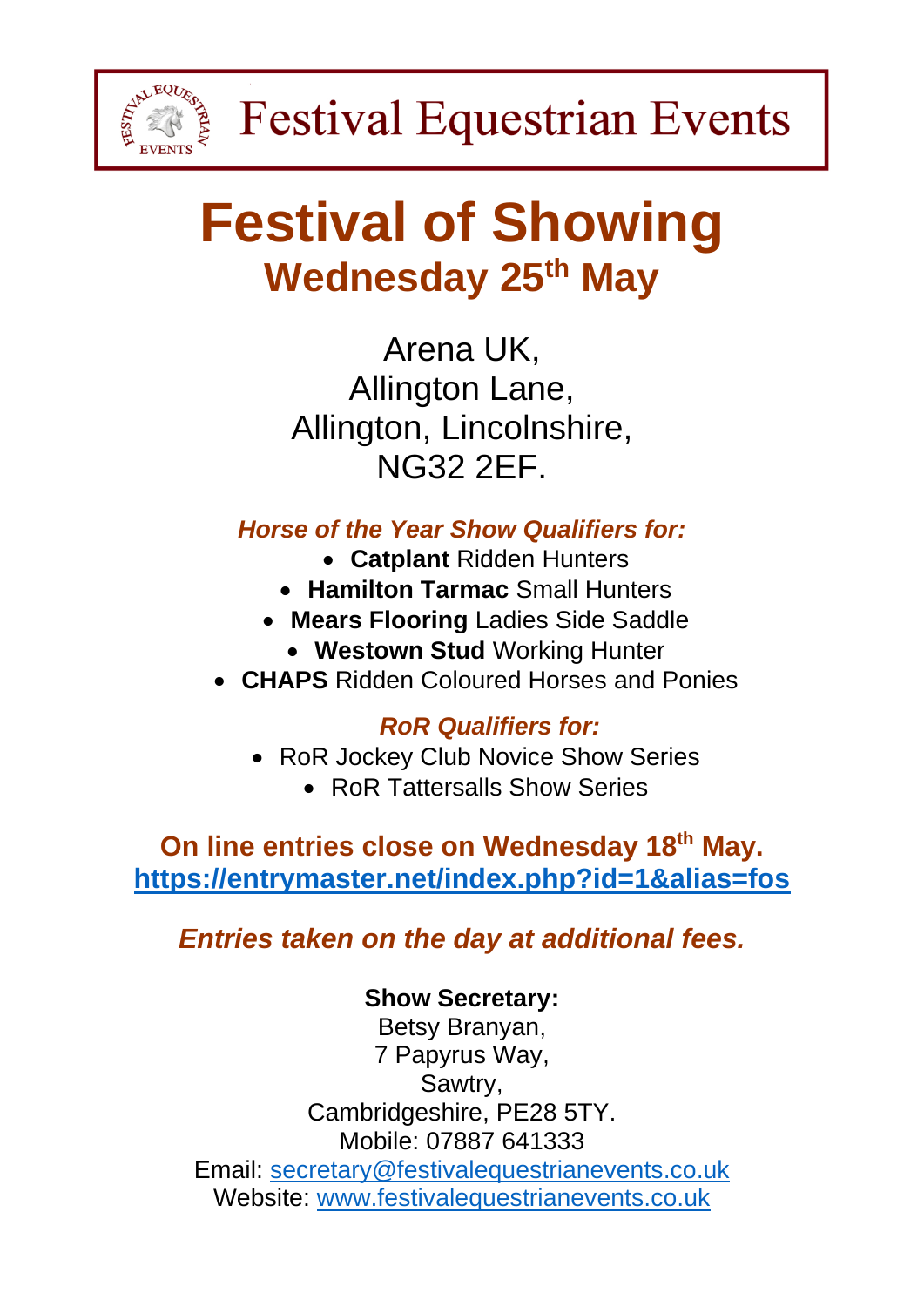## **RING LAYOUT FESTIVAL OF SHOWING**

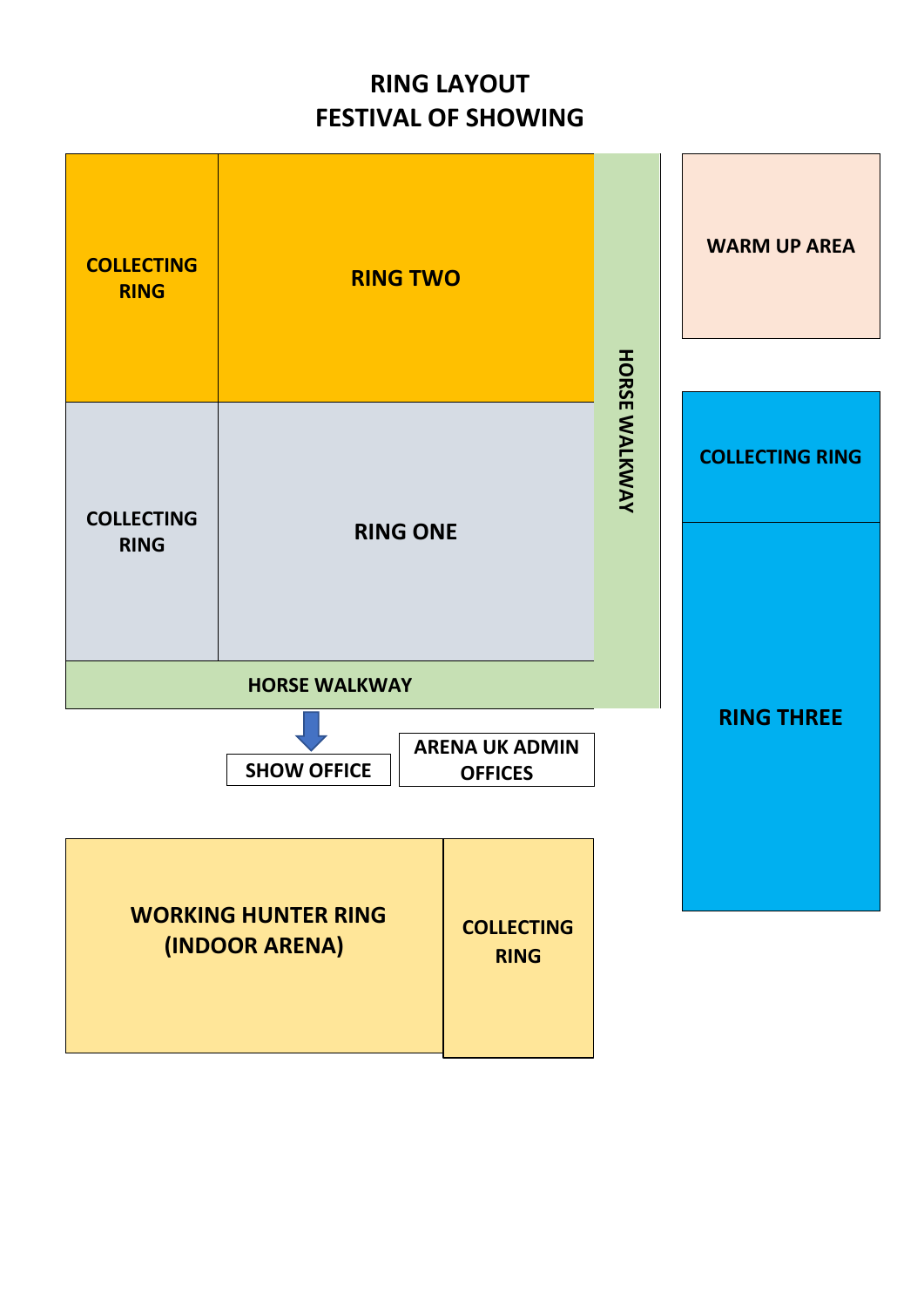#### **FESTIVAL OF SHOWING 2022 – PROVISIONAL TIMETABLE**

#### **RING ONE** 9.00am *Judge: Mr T Wiggett* Class 1 First Season Ridden Hunter 9.30am *Judge: Mrs J M Burgess* Class 2 Novice Small / LWT Hunter Class 3 Novice MWT / HWT Hunter **CHAMPIONSHIP** 10.30am *Judges: Mr T Wiggett (C) & Miss V Smith (R)* Class 4 **Catplant** Group LWT Hunter – **HOYS**  Class 5 **Catplant** Group MWT Hunter – **HOYS**  Class 6 **Catplant** Group HWT Hunter – **HOYS CHAMPIONSHIP** 1.15pm *Judges: Mr T Wiggett (C) & Miss M Underwood (R)*  Class 7 Amateur Small / LWT Hunter Class 8 Amateur MWT / HWT Hunter **CHAMPIONSHIP** 2.30pm *Judges: Mrs A Varley (C)& Miss V Smith (R)* Class 9 **Hamilton Tarmac** Small Hunter – **HOYS**  3.30pm *Judges: Mrs A Varley (C) & Miss M Underwood (R)* Class 10 **Mears Flooring** Ladies Side Saddle – **HOYS RING THREE** 9.00am *Judge: Mr C Le Moignan* Class 20 Novice Hacks Class 21 Novice Riding Horses Class 22 Novice Cobs / Maxi Cobs **CHAMPIONSHIP** 10.30am *Judge: Mr A Brooke*  Class 23 First Season Show Horse 11.00am *Judges: Mr W Bailey (C) & Mr L Clarke (R)* Class 24 **RoR** Jockey Club Novice Show Series 11.30am *Judge: Mr T Chalmers* Class 25 Amateur Hacks Class 26 Amateur Riding Horse Class 27 Amateur Cobs / Maxi Cobs **CHAMPIONSHIP** 1.00pm *Judges: Mr W Bailey (C) & Mr L Clarke (R)* Class 28 **RoR** Tattersalls Show Series 2.00pm *Judges: Mr A Brooke (C) & Mr L Clarke (R)*  Class 29 Open Hacks Class 30 Open Riding Horses Class 31 Open LWT / HWT Cobs Class 32 Open Maxi Cobs **WORKING HUNTER RING** *Course Builder: Mr David Cole* 9.00am *Judge: Mr T Chalmers*  Class 33 Open Working Cobs – 75cms Class 34 Open Working Show Horses – 85cms 10.15am *Judges Mrs K Smith*  Class 35 Novice Working Hunter – 90cms 11.15am *Judge: Mrs J M Burgess (C) & Mr C Le Moignan (R)* Class 36 Amateur Working Hunter – 95cms 12.15pm *Judge: Mrs K Smith*  Class 37 Open Working Hunter – 1m 1.30pm *Judge: Mrs K Smith*  Class 38 Restricted Open Working Hunter – 1.05m 2.30pm *Judges: Mr T Chalmers (C) & Mr C Le Moignan (R)* **RING TWO** 9.00am *Judge: Mr L Clarke* Class 11 First Season Ridden Piebald/Skewbald 9.30am *Judge: Mrs L Bradfield* Class 12 Novice Ridden Piebald/Skewbald N/C/T Class 13 Novice Ridden Piebald/Skewbald Plaited **CHAMPIONSHIP** 11.00am *Judge: Mrs S Thomas* Class 14 Amateur Ridden Piebald/Skewbald 11.30am *Judge: Mrs L Bradfield* Class 15 Home Produced Ridden Piebald/Skewbald 12.30pm *Judges: Mrs S Thomas (C) & Mrs S Harrison (R)* Class 16 **CHAPS** Coloured Plaited ex 153cms **HOYS** Class 17 **CHAPS** Coloured N/C/T ex 148cms **HOYS** Class 18 **CHAPS** Coloured Plaited n/e 153cms **HOYS** Class 19 **CHAPS** Coloured N/C/T n/e 148cms **HOYS CHAMPIONSHIP**

**CHAMPIONSHIP**

Class 39 **Westown Stud** WH – 1.14m – **HOYS**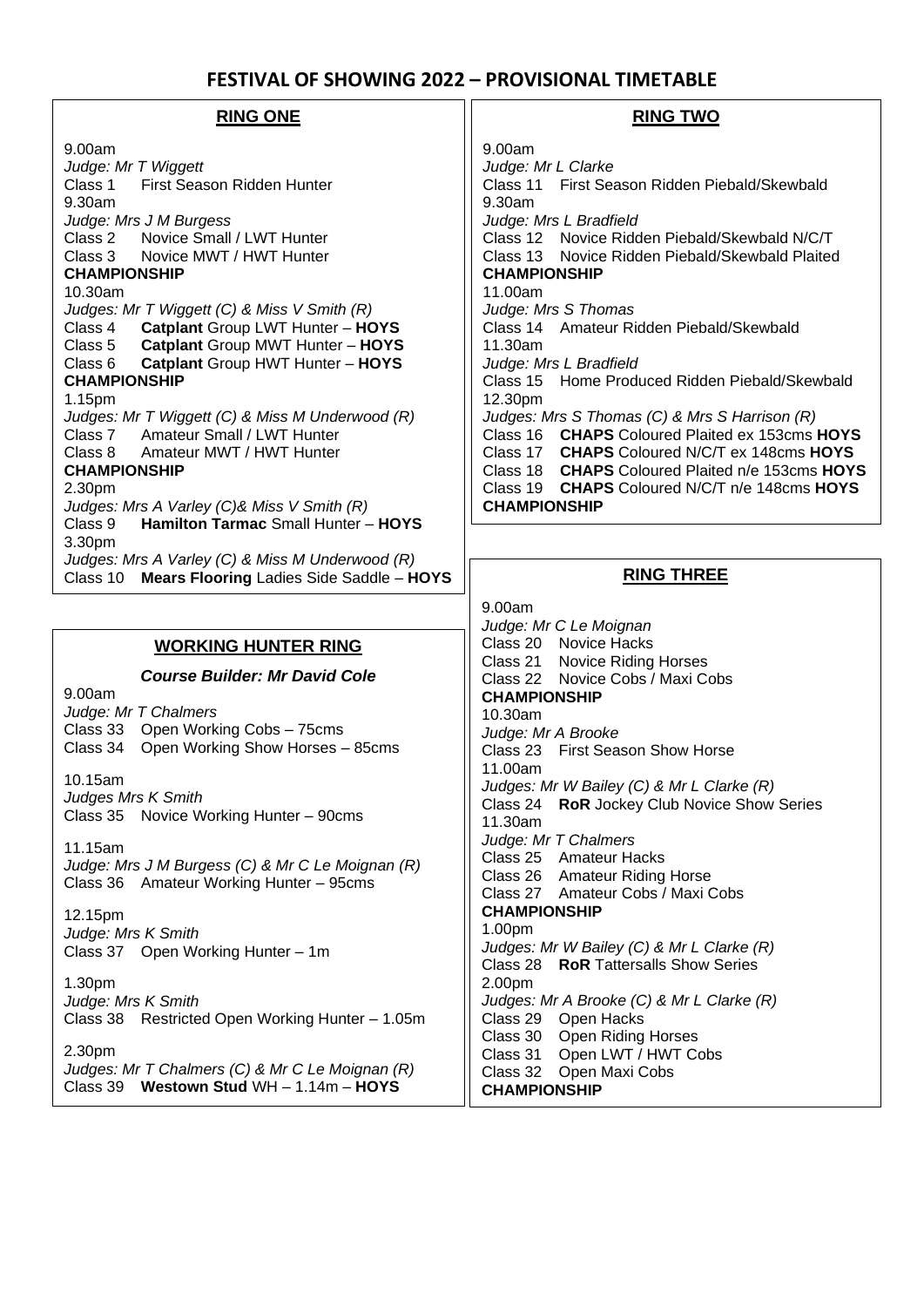#### **1 THE JUDGE'S DECISION IS FINAL.**

- **2 THE SUBMISSION OF ALL ENTRIES THROUGH THE ON LINE SYSTEM** signifies acceptance of all rules and conditions.
- **3 EXHIBITORS ARE REQUIRED TO CARRY PASSPORTS** Exhibitors are required by DEFRA to carry with them Official Identity Documents for all horses/ponies when competing or travelling. Competitors are reminded that it is a DEFRA requirement that the Official Identity Documents must be in the name of the legal owner.
- **4 HORSES/PONIES –** An animal must be shown in the name under which it was originally registered with the Arab Horse Society, British Miniature Horse Society, British Show Horse Association, British Show Pony Society, Coloured Horse and Pony Society, National Pony Society, Native Breed Stud Books, Sport Horse Breeding (GB), British Showjumping or any other recognised Official Identity Document issuing society.
- **5 INSURANCE:** It is the responsibility of the exhibitor to insure all property and livestock on the Showground or elsewhere which is his own, or for which he is responsible.
- **6 JUDGING OF CLASSES –** no animal or rider may leave the ring without permission of the Judge and Ring Steward. Once the class has commenced there shall be no change or rider, except in a championship when a rider finds that they have more than one exhibit to compete. The substitute rider must be eligible for the class and the Ring Steward informed of the change of rider.
- **7 COMPETITORS & JUDGES –** Exhibitors and competitors must not exhibit a horse under a Judge in circumstances that could constitute a breach of these rules. It is solely the responsibility of the exhibitor/competitor to make themselves aware of these rules and their eligibility to compete. Exhibitors/competitors are required to withdraw from a class if their participation is in conflict with any rules and regulations. For the purposes of this rule a Judge has an interest in an exhibit if he/she has:
	- Any horse/pony under the ownership or production of any person for whom he/she, his/her partner or business partner has provided or obtained livery or had any other connection (business or otherwise) since 1st January of the preceding year. Stud fees and associated costs are exempt as per society guidelines.
	- Any horse/pony that is or has been owned, bred, produced, trained or exhibited by him/her, immediate family, business partner or partner (NB: Group teach-ins and demos are exempt).
	- Any rider who has shown a horse/pony owned, produced or trained by him/her since the 1st January of the preceding year. (NB: Group teach-ins and demos are exempt).
	- Any horse/pony owned or produced by a person from whom the judge has purchased horses/ponies or to whom he/she sold horses/ponies since 1st January of the preceding year in which he/she is judging.
- **8 FALL OF HORSE / RIDER –** a fall or horse or rider while mounted in any class will result in disqualification and they **MUST** leave the ring dismounted.
- **9 THE AGE** of horses to be calculated from 1<sup>st</sup> January in the year of their birth.
- **10 HARD HATS** Correctly secured British Standard Skull Caps/Riding Hats that meet current approved BSI or European Safety Standards MUST be worn by riders 18 years and under, riders competing in Intermediate, Competitors are reminded that hats should have a plain cover and should be as per the guidelines set out in the specific class and/or society ruling; black, navy, blue, brown, grey or green as appropriate. A rider whose hat comes off will be disqualified. A rider, whose strap comes undone whilst competing must on penalty of disqualification, replace it or fasten it before continuing. The rider may stop without penalty to refasten the strap.
- **11 JEWELLERY** No ear rings, piercings, or visible jewellery may be worn.
- **12 AGE OF RIDER** No Rider under fifteen years of age is eligible to compete in classes affiliated to the BSHA. Proof of age may be required.
- **13 HORSE OF THE YEAR SHOW QUALIFIERS –** classes 4, 5, 6, 9, 10, 16, 17, 18, 19 & 39 will run in accordance with the general rules as set out in the Horse of the Year Show rulebook, a copy of which can be downloaded from [www.hoys.co.uk.](http://www.hoys.co.uk/)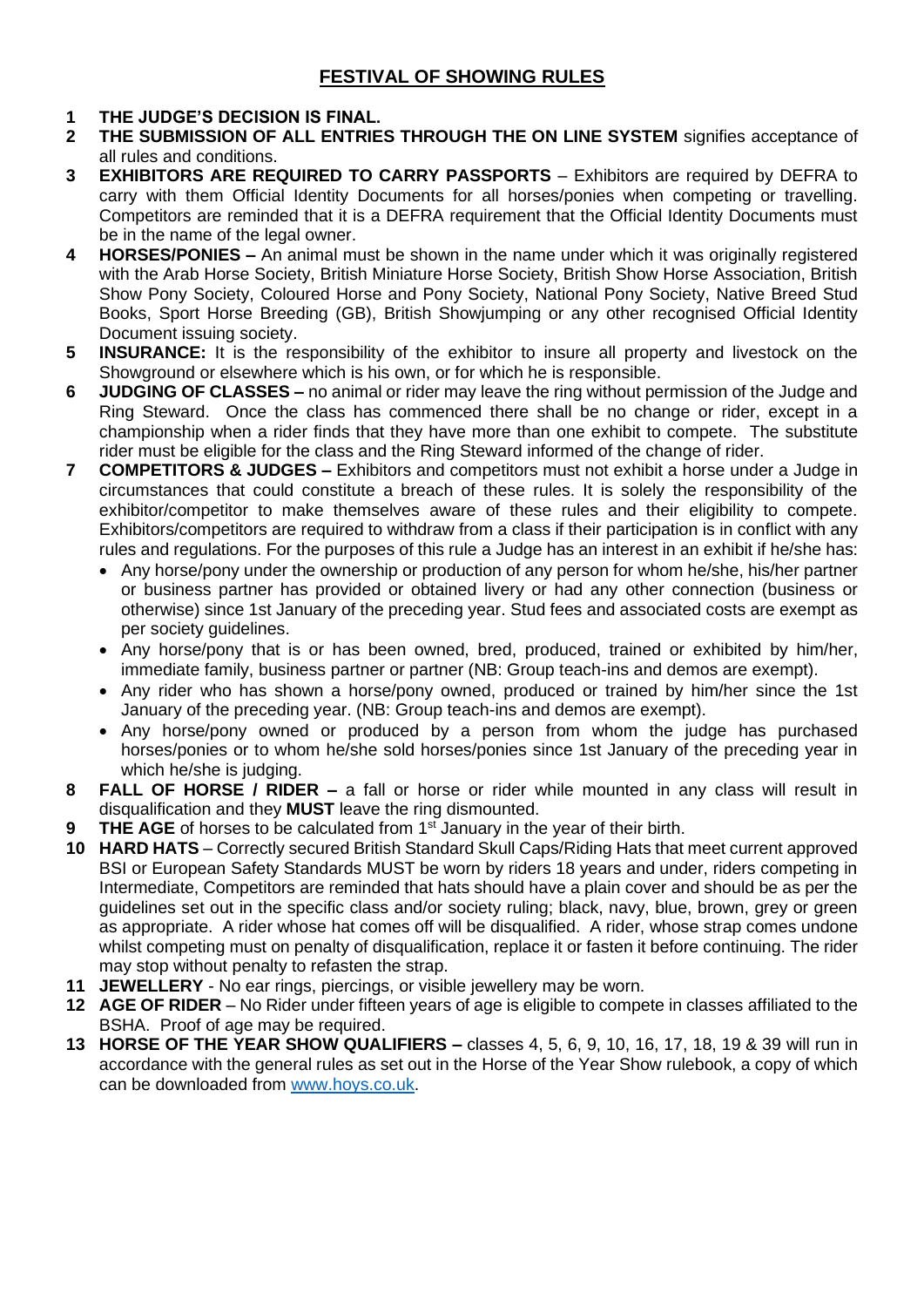#### **AMATEUR STATUS:**

A person is an Amateur for the purpose of classes in this schedule if he/she does not, during the current or previous season:

- 1. Engage in breeding, livery, buying, selling, dealing or hiring horses in a commercial capacity, or as means of deriving a main source of income.
- 2. Receive remuneration, whether it be monetary or goods in kind, for employment in the connection with horses in racing, showing, livery stable or riding school (instruction at Pony Club and Riding Club excepted). This does not include the suppliers of ancillary services such as farriers and vets.
- 3. Own/Part own an equestrian establishment including but not limited to riding schools, events centre, stud or livery yard in any capacity, or receive any form of remuneration for employment at an equestrian establishment. For the avoidance of doubt for the purpose of this rule, immediate family members of an owner or part owner of an equestrian establishment who work or are howsoever otherwise engaged or involved in any capacity, whether or not for remuneration at the equestrian establishment, will be treated as being an owner or part owner of that equestrian establishment.
- 4. Show a Horse owned or sponsored by a company or a commercial firm, or act as a Brand Ambassador, in any showing classes, or a Horse for which his/her immediate family accepts livery or training charges from a person outside the immediate family concerned.
- 5. A competitor is not eligible to compete in Amateur classes on an Exhibit, which has been ridden by a Professional Rider in any Open classes, with the exception of Open Working Show Horse and Side Saddle classes, during the current year and the following year, up to but not including the Royal International Horse Show. The above Rule does not apply, if the horse has been professionally produced and only ridden by a Professional, during the current season, or if the horse has subsequently been sold and re-registered under new ownership.
- 6. On the day when an exhibit is competing in Amateur classes, Professionals are not allowed to ride, to work-in (in any form), compete, or enter the Ring to groom/strip the Horse.

## **ENTRIES:**

On line entries accepted up to midnight on Wednesday 18<sup>th</sup> May. Late entries taken on the day at an additional fee.

> On line entries through Entry Master: <https://entrymaster.net/index.php?id=1&alias=fos>

## **ENTRY FEES:**

**Classes:** 1 - 3, 6,  $7 - 8$ , 11 - 15, 20 - 38 Up to  $18^{th}$  May  $\qquad 20.00$  Late entry: £25.00 **Classes:** 4-6, 7, 9, 10, 16 – 19 & 39 Up to 18<sup>th</sup> May  $£45.00$  Late entry: £50.00 *(including £16.00 HOYS Contribution)*

#

### **AWARDS & PRIZE MONEY**

**Rosettes:** 1 <sup>st</sup> – 6<sup>th</sup> places in all classes **Prize Money:** 1<sup>st</sup>: £50.00 classes 4-6, 7, 9, 10, 16 - 19 & 39

#### **FIRST AID**

£4.00 per Rider

### **STABLING**

is available at Arena UK – please contact Arena UK directly. Telephone: 01476 591569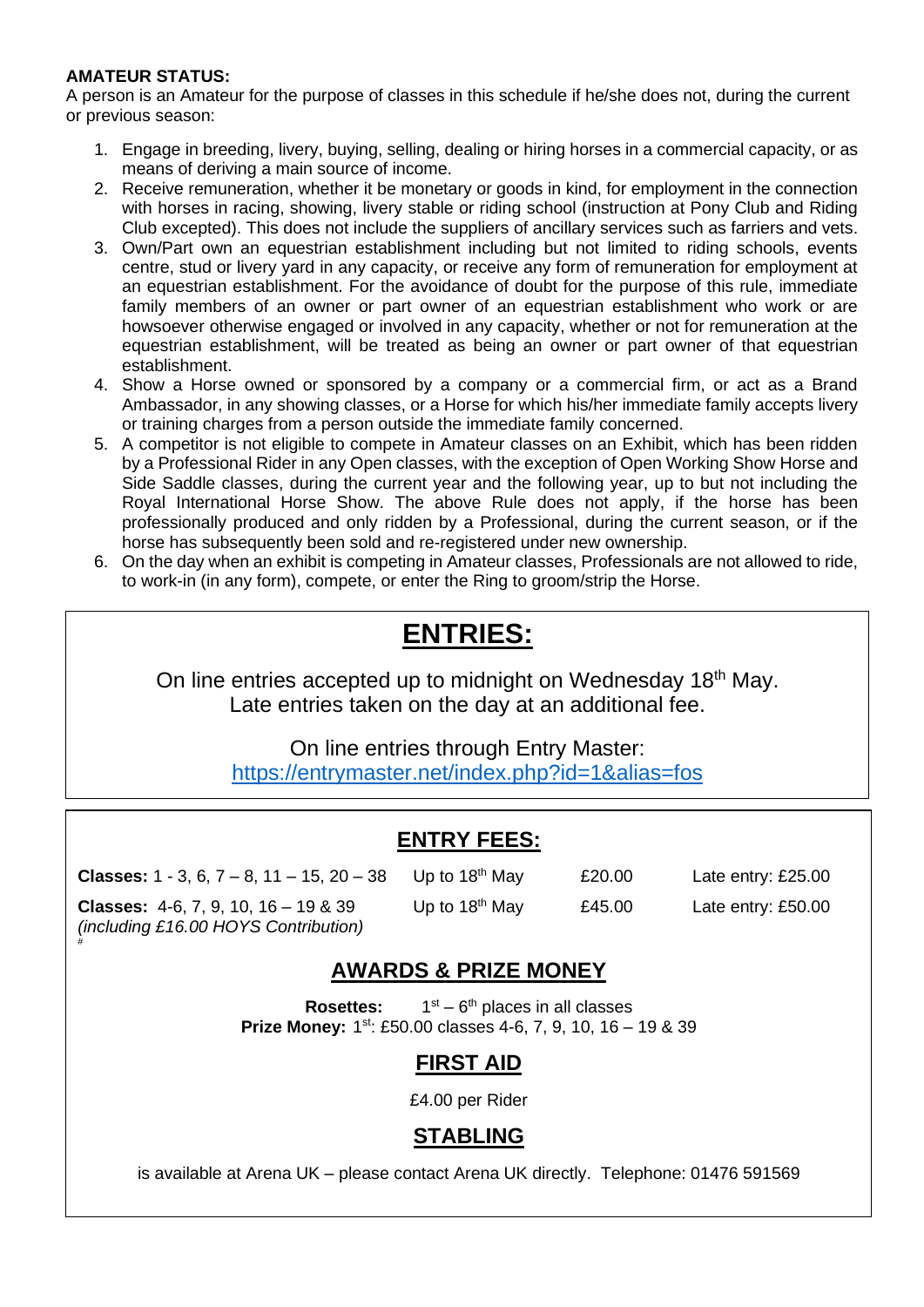## **RING ONE**

- **CLASS 1 FIRST SEASON RIDDEN HUNTER –** mare or gelding, 4 years old & over, exceeding 148cms. Horses to be in their first season of competitive showing. Horses will NOT be ridden by the Judge.
- **CLASS 2 NOVICE RIDDEN SMALL / LWT HUNTERS –** mare or gelding, 4 years old & over, exceeding 148cms. A Novice Hunter must not have won a first prize of £35 or more, or more than a total of £250 (including any Championship Prize Money) in any affiliated Ridden Hunter class at home or abroad before 1<sup>st</sup> January in the current year. Winnings as a 4 year old are exempt, unless that 4 year old has won an Open Ridden class with a first prize of £35 or more. Animals which have been placed in the top five at either the Royal International Horse Show or Horse of the Year Show in any OPEN ridden class with the exception of the Search for a Star finals, are ineligible to compete. Horses will NOT be ridden by the Judge.
- **CLASS 3 NOVICE RIDDEN MWT / HWT HUNTERS –** mare or gelding, 4 years old & over, exceeding 158cms. A Novice Hunter must not have won a first prize of £35 or more, or more than a total of £250 (including any Championship Prize Money) in any affiliated Ridden Hunter class at home or abroad before  $1<sup>st</sup>$  January in the current year. Winnings as a 4 year old are exempt, unless that 4 year old has won an Open Ridden class with a first prize of £35 or more. Animals which have been placed in the top five at either the Royal International Horse Show or Horse of the Year Show in any OPEN ridden class with the exception of the Search for a Star finals, are ineligible to compete. Horses will OT be ridden by the Judge.

**CHAMPIONSHIP** – 1<sup>st</sup> and 2<sup>nd</sup> prize winners in classes 2 – 3 to compete

#### **REGULATIONS FOR CLASSES 4 – 6, 9 & 10 – HORSE OF THE YEAR SHOW QUALIFIERS**

Classes  $4 - 6$ , 9 & 10 will run in accordance with the general rules as set out in the Horse of the Year Show rulebook, a copy of which can be downloaded from [www.hoys.co.uk.](http://www.hoys.co.uk/) Held under the rules of the **British Show Horse Association**. Horses must be registered with the Association and all Owners, producers and Riders must be Association Members. Riders must be 15 years of age or older. Registration numbers must be quoted on entry form. **This is a Horse of the Year Show Qualifier, all data given upon entry of this class is provided to Grandstand Media Limited and stored on the Grandstand Entries System. For full policy details please visit [www.grandstandentries.com.](http://www.grandstandentries.com/)**  Horses competing at the Horse of the Year Show and qualifying shows in The Hunter sections of The Sport Horse Breeding of Great Britain classes at their Affiliated Shows cannot compete in Hack, Cobs and Riding Horse classes at the same show, on the same day and vice versa.

The highest placed unqualified horse in the first five in classes 4 – 6, 9 & 10 will qualify for **Horse of the Year Show,** NEC Birmingham, 5th - 9th October 2022. No horse lower than fifth will qualify. Qualification will be verified by the Horse of the Year Show Office. Horses competing at the Horse of the Year Show and qualifying shows in The Hunter sections of The Sport Horse Breeding of Great Britain classes at their Affiliated Shows cannot compete in Hack, Cobs and Riding Horse classes at the same show, on the same day and vice versa. This does not apply to SHB (GB) Ridden Sport Horse classes. Entries in the lightweight, middleweight and heavyweight classes may not compete in the Small Show Hunter of the Year and vice versa. Competitors must enter their horses in the appropriate sections, but section A will be judged first, and the judges shall have the power to transfer exhibits to section B or C if they deem it necessary.

#### **CLASS 4 CATPLANT GROUP OF COMPANIES LTD LWT SHOW HUNTER**. **Horse of the Year Show Qualifier.** Mare & gelding, 4 years old & over, capable of carrying up to 12½ stone, to exceed 158cms.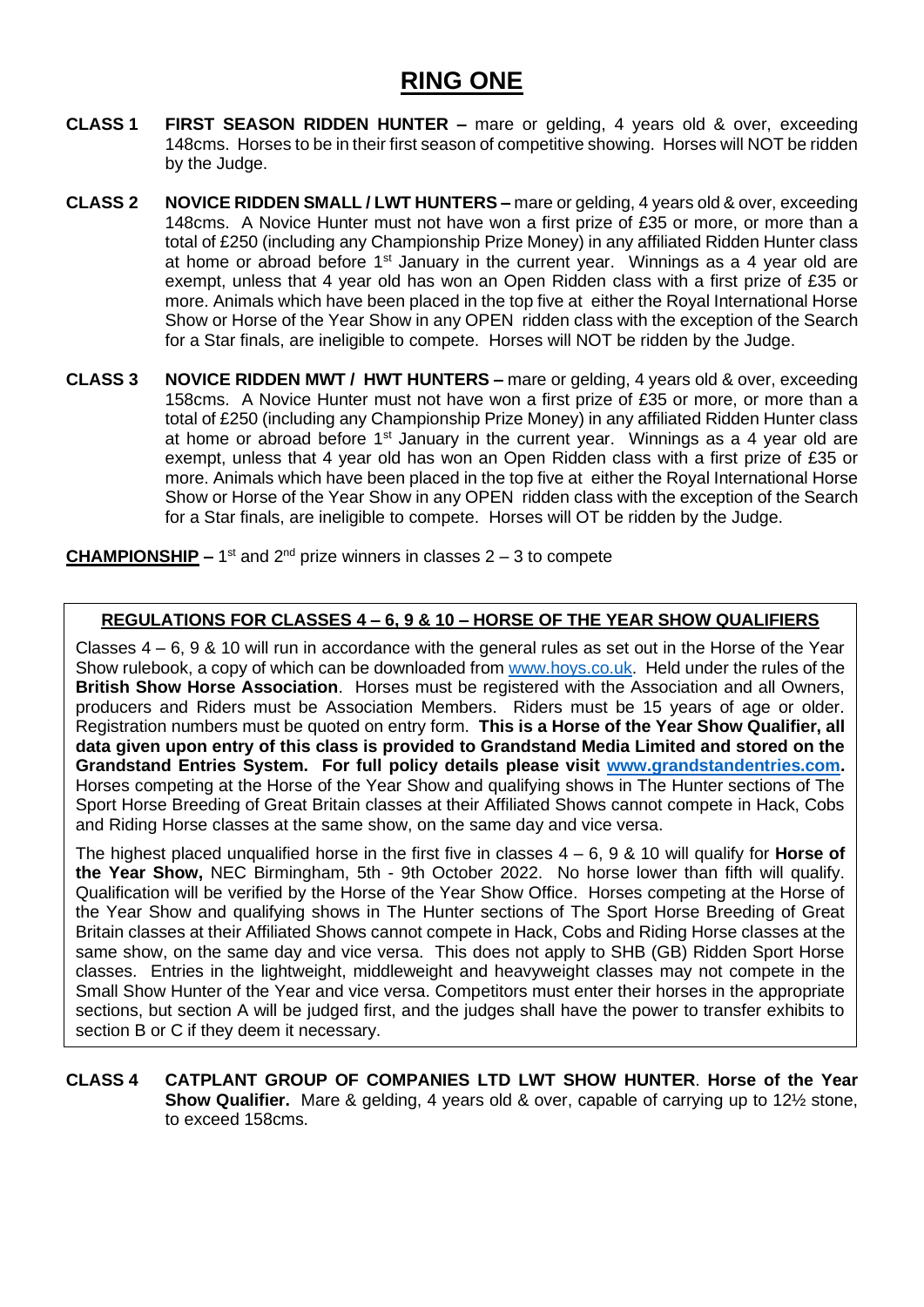- **CLASS 5 CATPLANT GROUP OF COMPANIES LTD MWT SHOW HUNTER**. **Horse of the Year Show Qualifier.** Mare or gelding, 4 years old & over, capable of carrying 12½ stone and not exceeding 14 stone, to exceed 158cms.
- **CLASS 6 CATPLANT GROUP OF COMPANIES LTD HWT SHOW HUNTER. Horse of the Year Show Qualifier.** Mare or gelding, 4 years old & over, capable of carrying over 14 stone, to exceed 158cms.
- **CHAMPIONSHIP –**1 st and 2nd prize winners in classes 4 6 to compete. The *Davina Whiteman Memorial Trophy* will be presented to the Champion Ridden Hunter.
- **CLASS 7 AMATEUR SMALL / LWT HUNTER.** Mare or gelding, 4 years old & over, exceeding 148cms. To be ridden by an Amateur rider.
- **CLASS 8 AMATEUR MWT / HWT HUNTER.** Mare or gelding, 4 years old & over, exceeding 158cms. To be ridden by an Amateur rider.
- **CHAMPIONSHIP** 1<sup>st</sup> and 2<sup>nd</sup> prize winners in classes 7 8 to compete
- **CLASS 9 HAMILTON TARMAC SMALL SHOW HUNTERS – Horse of the Year Show Qualifier.** Mare or gelding, 4 years old & over, exceeding 148cms but not exceeding 158cms. All Riders, Owners and Producers must be Members of the British Show Horse Association.
- **CLASS 10 MEARS FLOORING LADIES SIDE SADDLE – Horse of the Year Show Qualifier.** Mare or gelding, 4 years old & over, exceeding 148cm, to be ridden side saddle by a lady. All Riders, Owners and Producers must be Members of the British Show Horse Association. Exhibits will be required to gallop/extend together during the Go Round phase.

## **RING TWO**

- **CLASS 11 FIRST SEASON RIDDEN PIEBALD / SKEWBALD –** stallion, mare or gelding, 4 years old & over, any size or type. To be in their first season of competitive showing. Horses will NOT be ridden by the Judge.
- **CLASS 12 NOVICE RIDDEN PIEBALD / SKEWBALD NATIVE /COB / TRADITIONAL** stallion, mare or gelding, 4 years old & over, any height. Horses / ponies must not have won a first prize of £20 or more in any show on or before  $1<sup>st</sup>$  January 2022. Animals which have been placed in the top five at either the Royal International Horse Show or Horse of the Year Show in any OPEN ridden class with the exception of the Search for a Star finals, are ineligible to compete. Horses will NOT be ridden by the Judge.
- **CLASS 13 NOVICE RIDDEN PIEBALD / SKEWBALD PLAITED –** stallion, mare or gelding, 4 years old & over, any height. Horses / ponies must not have won a first prize of £20 or more in any show on or before 1<sup>st</sup> January 2022. Animals which have been placed in the top five at either the Royal International Horse Show or Horse of the Year Show in any OPEN ridden class with the exception of the Search for a Star finals, are ineligible to compete. Horses will NOT be ridden by the Judge.
- **CHAMPIONSHIP** 1<sup>st</sup> and 2<sup>nd</sup> prize winners in classes 12 13 to compete
- **CLASS 14 AMATEUR RIDDEN PIEBALD / SKEWBALD –** stallion, mare or gelding, 4 years old & over, any size or type. To be ridden by an Amateur Rider. Horses will NOT be ridden by the Judge.
- **CLASS 15 HOME PRODUCED RIDDEN PIEBALD / SKEWBALD –** stallion, mare or gelding, 4 years old & over, any size or type. To be ridden by an Amateur Rider. Horses will NOT be ridden by the Judge.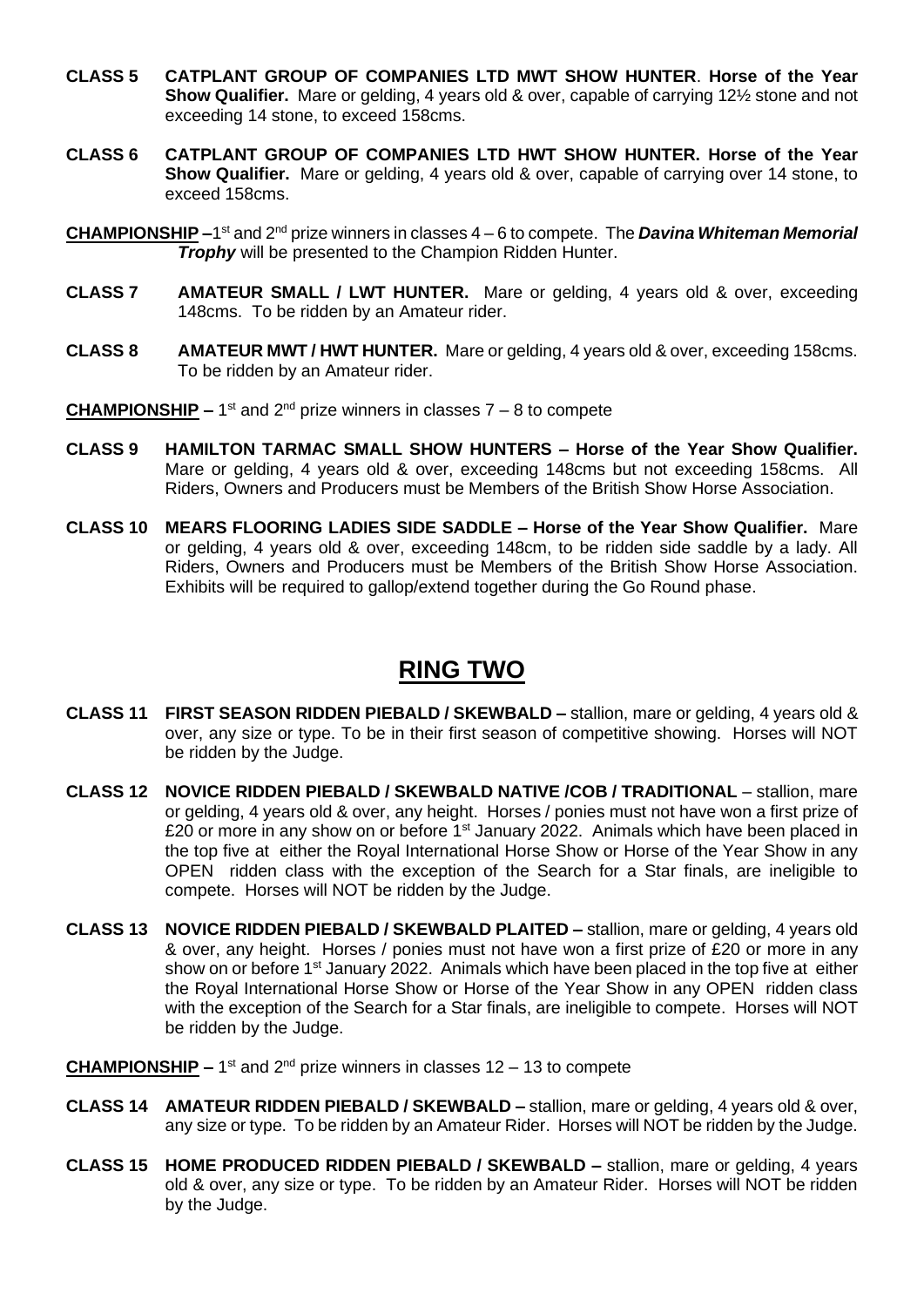#### **CLASSES 16 – 19 RIDDEN COLOURED HORSES / PONIES HORSE OF THE YEAR SHOW QUALIFIERS SPONSORED BY CHAPS.**

Open to mares, geldings and CHAPS (UK) graded stallions, four years old or over, to be registered in, and complying with the showing requirements of, the main body of the stud books of the Coloured Horse and Pony Society CHAPS (UK) or the Traditional Gypsy Cob Association (TGCA). Stallions are required to wear stallion discs in order to compete.

All Riders and owners must be Members of the Coloured Horse and Pony Society, The Showing Register or the Traditional Gypsy Cob Association. For height restricted exhibits a valid JMB number must be lodged with the respective society.

These classes will be run in accordance with the general rules as set out in the Horse of the Year Show rulebook, a copy of which can be downloaded from [www.hoys.co.uk.](http://www.hoys.co.uk/)

These classes are qualifiers for the Horse of the Year Show. All data given upon entry of this class is provided to Grandstand Media Limited and stored on the Grandstand Entries System. For full policy details please visit [www.grandstandentries.com.](http://www.grandstandentries.com/)

#### **Marks will be awarded in the following way:**

Ride/Performance - 50 Marks Maximum Conformation, Movement & Quality - 50 Marks Maximum

In the case of equality, the horse with the highest Ride/Performance mark will be deemed the winner. If there is still equality at this point, then the judges' decision will be final.

These classes are qualifiers for the Horse of the Year Show, NEC, Birmingham, 5th - 9th October 2022. Qualification will not pass below  $5<sup>th</sup>$  place. Qualification will be verified by the Horse of the Year Show office.

#### **THE 'NORTH OF ENGLAND' SUPREME RIDDEN COLOURED CHAMPIONSHIP** The Final to be held at the NORTH OF ENGLAND SUMMER SHOW **[www.northofenglandshows.co.uk](http://www.northofenglandshows.co.uk/)** On 26th June 2022 PRIZE MONEY (at the Final) 1<sup>st</sup> - £1000, 2<sup>nd</sup> - £400, 3<sup>rd</sup> - £100, 4<sup>th</sup> - £50, 5<sup>th</sup> - £25, 6<sup>th</sup> - £25, 7<sup>th</sup> - £25, 8<sup>th</sup> - £25. Sashes to the Champion and Reserve Rosettes to all other prize winners and finalists **THE CHAMPION & RESERVE FROM CLASSES 16 – 19 WILL QUALIFY.** Exhibitors who qualify for the final will be sent details directly from: The Secretary, North of England Summer Show, Blue Slate Stables, Showley Rd., Clayton-le-Dale, Lancs, BB1 9DP

- **CLASS 16 RIDDEN NON-NATIVE HORSES EXCEEDING 153CM SPONSORED BY CHAPS (UK) / BURGHWALLIS STUD – Horse of the year show qualifier.** Stallion, mare or gelding, 4 years old and over.
- **CLASS 17 RIDDEN NATIVE/COB/TRADITIONAL HORSES EXCEEDING 148CM SPONSORED BY CHAPS (UK) / THE SANKEY FAMILY – Horse of the Year Show qualifier.** Stallion, mare or gelding, 4 years old and over.
- **CLASS 18 RIDDEN NON-NATIVE PONIES UP TO AND INCLUDING 153CM SPONSORED BY CHAPS (UK) / MAN WAH UK – Horse of the Year Show qualifier.** Stallion, mare or gelding, 4 years old and over.
- **CLASS 19 RIDDEN NATIVE/COB/TRADITIONAL PONIES UP TO AND INCLUDING 148CM SPONSORED BY CHAPS (UK) / THE WHITE CROW – Horse of the Year Show qualifier.** Stallion, mare or gelding, 4 years old and over
- **CHAMPIONSHIP** 1<sup>st</sup> and 2<sup>nd</sup> prize winners in classes 16 19 to compete. Champion & Reserve Champion qualify for the *North of England Supreme Ridden Coloured Championship*.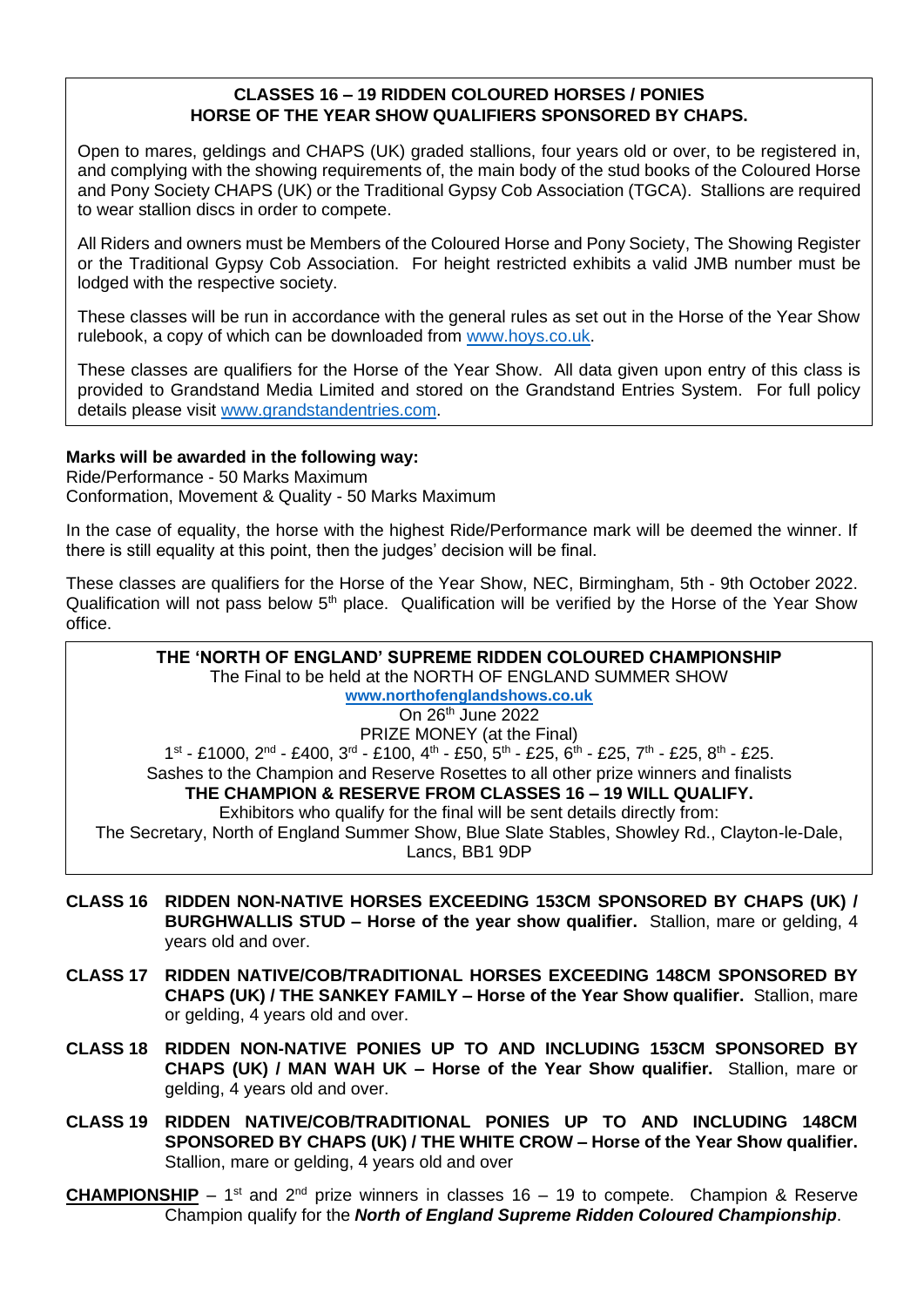## **RING THREE**

- **CLASS 20 NOVICE RIDDEN HACKS.** Mare or gelding, 4 years old & over, exceeding 148cms but not exceeding 160cms. Not to have won a first prize of £35 or more, or more than a total of £250 (including any Championship Prize Money) in any showing classes. Winnings as a 4 year old are exempt, unless that 4 year old has won an Open Ridden class with a first prize of £35 or more. Animals which have been placed in the top five at either the Royal International Horse Show or Horse of the Year Show in any OPEN ridden class with the exception of the Search for a Star finals, are ineligible to compete in Novice Hack, Cob, Maxi Cob or Riding Horse classes.
- **CLASS 21 NOVICE RIDING HORSES.** Mare or gelding, 4 years old & over, exceeding 148cms. Not to have won a first prize of £35 or more or more than a total of £250 (including any Championship Prize Money) in any showing classes. Winnings as a 4 year old are exempt, unless that 4 year old has won an Open Ridden class with a first prize of £35 or more. Animals which have been placed in the top five at either the Royal International Horse Show or Horse of the Year Show in any OPEN ridden class with the exception of the Search for a Star finals, are ineligible to compete in Novice Hack, Cob, Maxi Cob or Riding Horse classes.
- **CLASS 22 NOVICE RIDDEN COBS / MAXI COBS.** Mare or gelding, 4 years old & over, exceeding 148cms. Not to have won a first prize of £35 or more, or more than a total of £250 (including any Championship Prize Money) in any showing classes. Winnings as a 4 year old are exempt, unless that 4 year old has won an Open Ridden class with a first prize of £35 or more. Animals which have been placed in the top five at either the Royal International Horse Show or Horse of the Year Show in any OPEN ridden class with the exception of the Search for a Star finals, are ineligible to compete in Novice Hack, Cob, Maxi Cob or Riding Horse classes.
- **CHAMPIONSHIP** -1<sup>st</sup> and 2<sup>nd</sup> prize winners in classes 20 22 to compete.
- **CLASS 23 FIRST SEASON SHOW HORSE.** Mare or gelding, 4 years old & over, exceeding 148cms. Hack, Cob or Riding Horse, to be in their first season of competitive showing.
- **CLASS 24 TATTERSALLS ROR NOVICE RIDDEN SHOW SERIES QUALIFIER 2022.** Thoroughbred mare or gelding, 4years old or over, any height. Riders must be 15 years or over on the 1<sup>st</sup> January 2022. Horses should be ridden in a snaffle, pelham or simple double bridle with a plain cavasson noseband. Horses should be plaited. The first three go forward to the Final at The Jockey Club RoR National Championships, Aintree in August 27<sup>th</sup> 2022. All entries MUST have current RoR competition registration and have RACED in GB. The class will be run under the rules of RoR. All those entering horses and/or participating in the show agree to be bound by the Retraining of Racehorses Rules and Regulations from time to time in force. Competitors must wear a safety/kite mark hard hat with a chinstrap. Racing injuries and blemishes are NOT ignored in this series. To take part in this class, horses must NOT have won: a ridden open class under any affiliated showing society including (inc SEIB/HOYS, BSHA, SHB(GB) BSPS, BSPA, Tattersalls RoR Open Show Series Qualifier, TARRA Ridden, RoR AMATEUR Ridden Show Series Qualifier or any other open class except Tattersalls (TBA) RoR Challenge Show Series or other Working Hunter type classes. Unaffiliated Show wins are not taken into account. Horses WILL be ridden by the judge. Horses will be stripped for conformation. Horses may remain in the Tattersalls RoR Novice Ridden Show Series (Formerly RoR Jockey Club Novice Show Series) classes until they have won (win) three Tattersalls RoR Novice Show Series Qualifiers. They are de-noviced on their third novice win or at midnight on the day they win an open class, whichever happens first. They are still eligible to compete in the Tattersalls RoR Novice Final at The Jockey Club RoR National Championships.

**Prizes -** Rosette 1<sup>st</sup> -4<sup>th</sup> and Vouchers 1-3rd : 1<sup>st</sup> £40 plus RoR prize, 2<sup>nd</sup> £30, 3<sup>rd</sup> £20.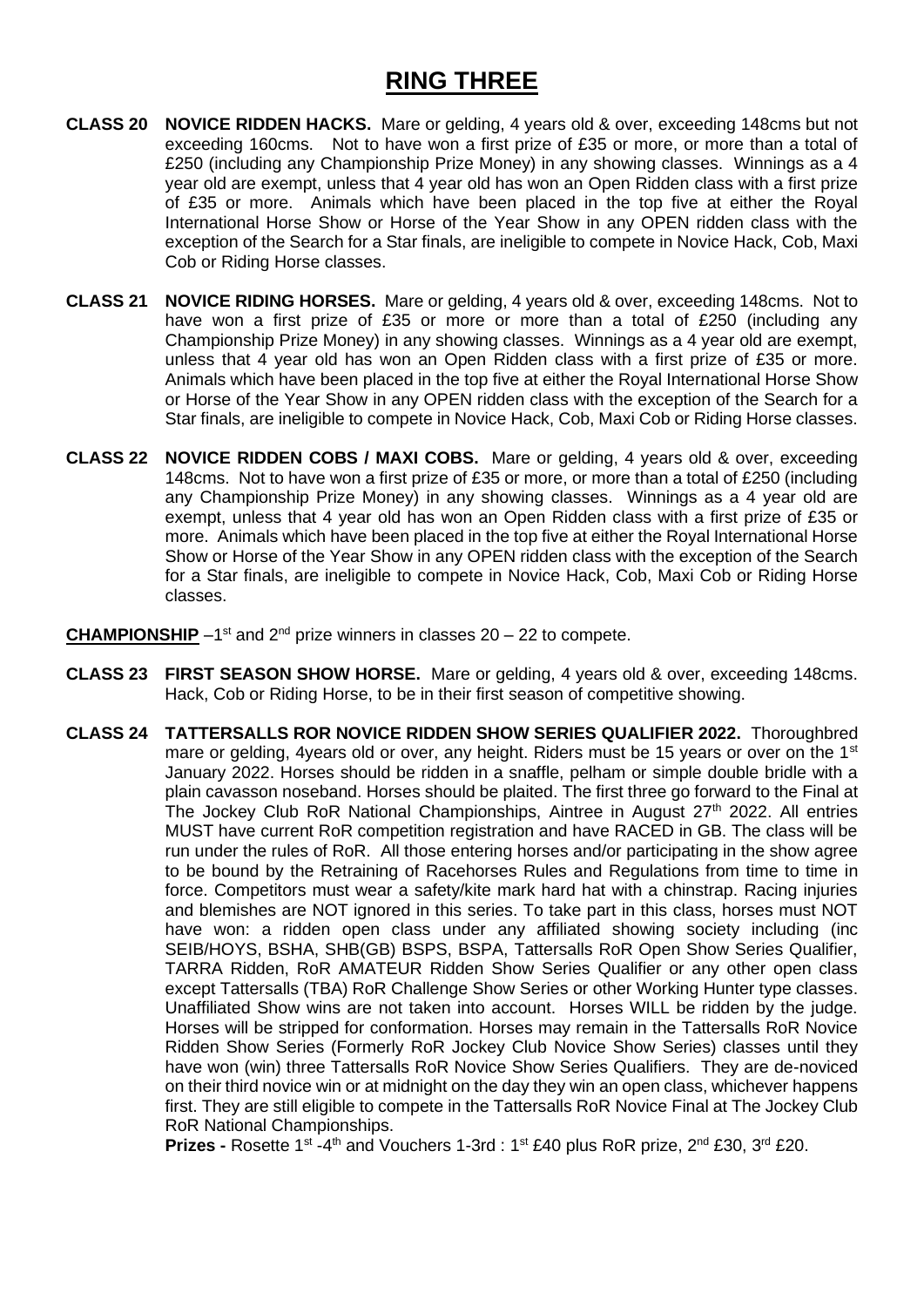#### **BSHA RISING STAR QUALIFIER**

**BSHA RISING STAR QUALIFIER** The two highest placed horses not already qualified in classes 25 – 27 will qualify for the Rising Star Finals to be held at the BSHA National Championship Show. Qualification is open to non-members and those with no more than three years BSHA membership and to Amateur riders who have not competed at RIHS (with the exception of the BSHA RIHS Amateur classes pre-2022) or HOYS (with the exception of SFAS).

- **CLASS 25 AMATEUR RIDDEN HACKS.** Mare or gelding, 4 years old & over, exceeding 148cms but not exceeding 160cms. To be ridden by an Amateur Rider.
- **CLASS 26 AMATEUR RIDING HORSES.** Mare or gelding, 4 years old & over, exceeding 148cms. To be ridden by an Amateur Rider.
- **CLASS 27 AMATEUR RIDDEN COBS / MAXI COBS.** Mare or gelding, 4 years old & over, exceeding 148cms. To be ridden by an Amateur Rider.

**CHAMPIONSHIP** -1<sup>st</sup> and 2<sup>nd</sup> prize winners in classes 25 – 27 to compete.

**CLASS 28 TATTERSALLS ROR OPEN RIDDEN SHOW SERIES QUALIFIER 2022.** Thoroughbred mare or gelding, 4years old or over, any height. Riders must be 15 years or over on the 1<sup>st</sup> January 2022. Horses should be ridden in a snaffle, Pelham or simple double bridle with a plain cavasson noseband. Horses should be plaited. The first THREE go forward to the championship at Hickstead on June 26<sup>th</sup> 2022. All entries MUST be registered with the RoR and include their competition registration number on entry form and have RACED in GB. All those entering horses and/or participating in the show agree to be bound by the Retraining of Racehorses Rules and Regulations from time to time in force'. Please be aware that the show will split the class on the horse's last run in a race (NH or Flat) or will provide 2 ride judges should the entries exceed 20. Please mark your entry form accordingly. Competitors must wear a safety/kite mark hard hat with a chinstrap. Racing injuries and blemishes will NOT be ignored in this series

**Prizes :** Rosettes 1<sup>st</sup> - 4<sup>th</sup> and Vouchers 1<sup>st</sup> to 3<sup>rd</sup> place. Veteran prize (15+) - £20 voucher to be redeemed from RoR office and qualification for the Veteran Final at the Jockey Club RoR National Championships at Aintree. RoR prizes will not be awarded to RoR qualifiers with numbers forward of two or less, however qualification for the final will stand. 1<sup>st</sup> £40 plus RoR prize, 2<sup>nd</sup> £30, 3<sup>rd</sup> £20.

- **CLASS 29 OPEN RIDDEN HACKS –** Mare or gelding, 4 years old & over, exceeding 148cms but not exceeding 160cms. Riders any age.
- **CLASS 30 OPEN RIDING HORSES –** Mare or gelding, 4 years old & over, exceeding 148cms. Riders any age.
- **CLASS 31 OPEN RIDDEN LWT / HWT COBS –** Mare or gelding, 4 years old & over, exceeding 148cms but not exceeding 155cms. Riders any age.
- **CLASS 32 OPEN RIDDEN MAXI COBS –** Mare or gelding, 4 years old & over, exceeding 155cms. Riders any age.
- **CHAMPIONSHIP** -1<sup>st</sup> and 2<sup>nd</sup> prize winners in classes 29 32 to compete.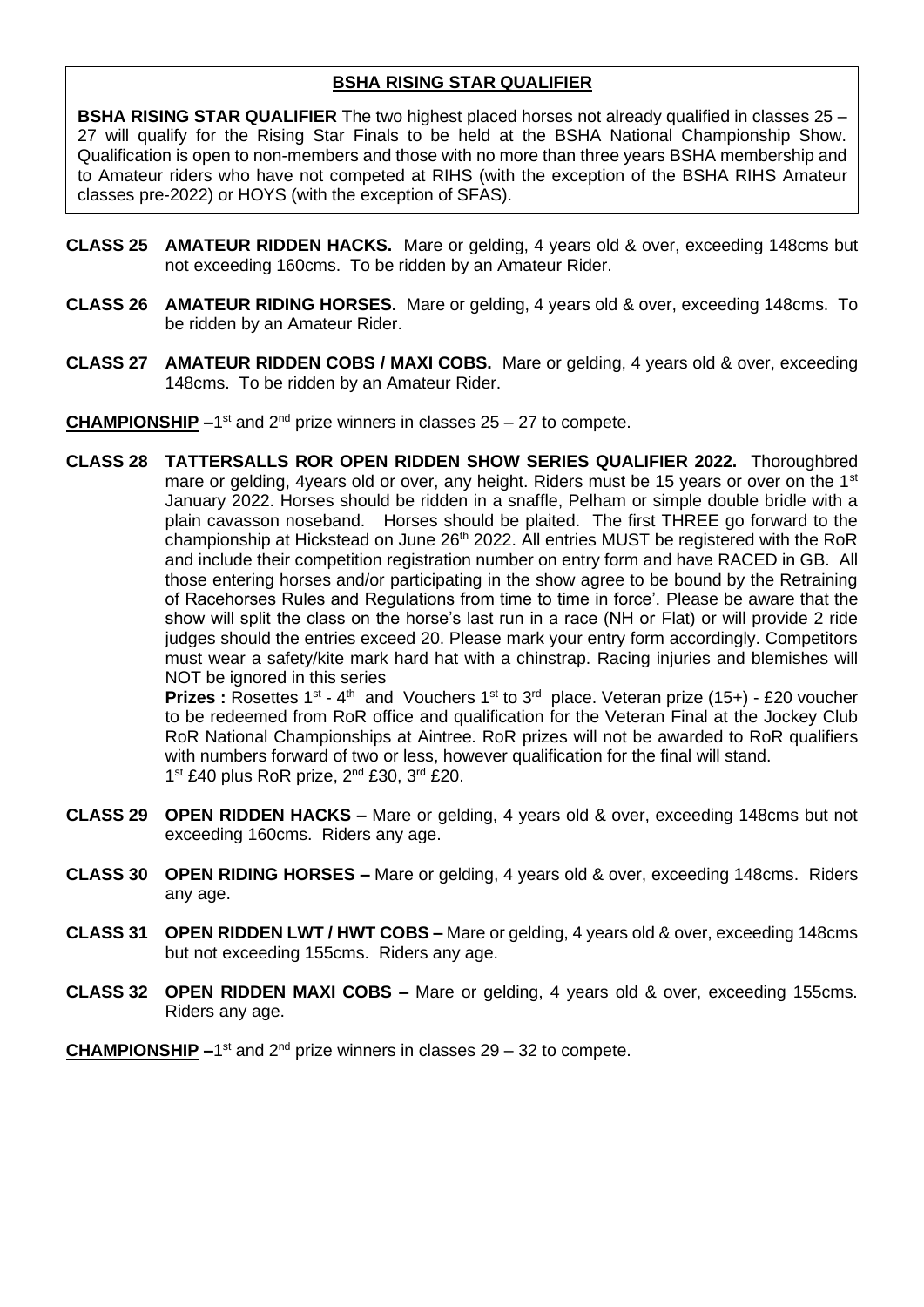## **WORKING HUNTER RING**

- **CLASS 33 OPEN WORKING COBS / MAXI COBS / TRADITIONAL COBS –** Stallion, mare or gelding, 4 years old & over, exceeding 148cms. Height of fences approximately 75cms.
- **CLASS 34 OPEN WORKING SHOW HORSES –** Mare or gelding, 4 years old & over, exceeding 148cms. Height of fences approximately 85cms.
- **CLASS 35 NOVICE WORKING HUNTERS –** Stallion, mare or gelding, 4 years old & over, exceeding 148cms. Competing stallions must have a red, white and blue ribbon displayed in their tail. Not to have won a total of £200 excluding championship prize money (or equivalent values) in prize money in any affiliated Working Hunter class or more than 25 BE points or £200 BS Show Jumping, at home or equivalent abroad before 1<sup>st</sup> January in the current year. Height of fences approximately 90cms.
- **CLASS 36 AMATEUR WORKING HUNTER –** Stallion, mare or gelding, 4 years old & over ridden by an Amateur rider. Competing stallions must have a red, white and blue ribbon displayed in their tail. Height of fences: approximately 95cms.
- **CLASS 37 OPEN WORKING HUNTER –** Stallion, mare or gelding, 4 years old & over, exceeding 148cms. Maximum height of fences 1m.
- **CLASS 38 RESTRICTED OPEN WORKING HUNTER –** Stallion, mare or gelding, 4 years old & over, exceeding 148cms. Competing stallions must have a red, white and blue ribbon displayed in their tail) not to have won a total of £400,excluding championship prize money, (or equivalent values) in prize money in any Working Hunter class or more than 25 BE points or 400 BS points at home or equivalent abroad before 1st January in the relevant year. Height of fences: approximately 1.05m.

#### **REGULATIONS – CLASS 39 – WESTOWN STUD WORKING HUNTER**

This is a Horse of the Year Show Qualifier, all data given upon entry of this class is provided to Grandstand Media Limited and stored on the Grandstand Entries System. For full policy details please visit [www.grandstandentries.com.](http://www.grandstandentries.com/) **All Riders, Owners and Producers must be Members of the British Show Horse Association. Horses must be registered with the British Show Horse Association**. This class will be run in accordance with the general rules as set out in the Horse of the Year Show rulebook, a copy of which can be downloaded from [www.hoys.co.uk.](http://www.hoys.co.uk/)

**CLASS 39 WESTOWN STUD WORKING HUNTER – Horse of the Year Show Qualifier –** This competition is for Working Hunters, any weight, mare, gelding or stallion (competing stallions must have a red, white and blue ribbon displayed in their tail) four years old or over, exceeding 148cm, to be ridden. Any horse which has qualified as a Grade A Show Jumper or Advanced Event Horse as at 1<sup>st</sup> January in the current year is not eligible to compete in Working Hunter classes.

> Fences will not exceed 1.14m (3ft 9ins) in height, there should be a minimum of 8 fences and a maximum of 12 fences. The course must contain a combination and should contain a water tray. This class will be judged in two parts. Part One (Jumping) will be judged first, without a jump-off. All clear rounds and any other horses the judges may require will go forward to the next part. A rider can ride up to two horses in the jumping phase but then must select only one horse to take forward into the ride and conformation section if so required (no change of rider is allowed).

**Marks must be awarded in the following way:**

| <b>PHASE I</b>                | <b>(60 MARKS)</b> |
|-------------------------------|-------------------|
| A: JUMPING POINTS             | <b>40 MARKS</b>   |
| <b>B: STYLE WHILE JUMPING</b> | 20 MARKS          |
| <b>PHASE II</b>               | <b>(40 MARKS)</b> |
| C: CONFORMATION               | 20 MARKS          |
| D: RIDE                       | 20 MARKS          |

In the event of equality the CONFORMATION MARK from Phase II will take precedence, followed by the RIDE MARK, and then the STYLE MARK.